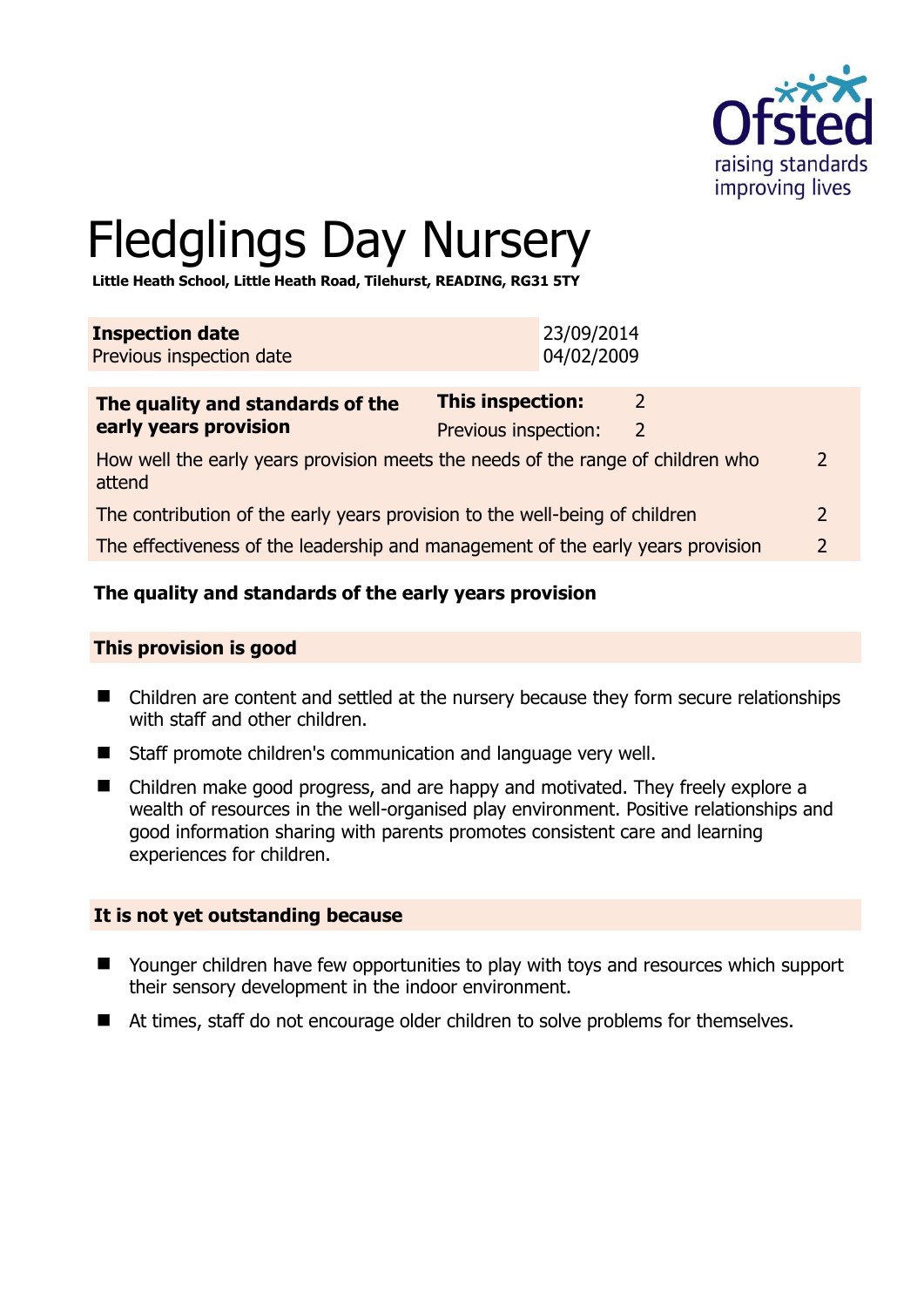# **Information about this inspection**

Inspections of registered early years provision are:

- $\bullet$  scheduled at least once in every inspection cycle the current cycle ends on 31 July 2016
- scheduled more frequently where Ofsted identifies a need to do so, for example where provision was previously judged inadequate
- **•** brought forward in the inspection cycle where Ofsted has received information that suggests the provision may not be meeting the legal requirements of the Early Years Foundation Stage or where assessment of the provision identifies a need for early inspection
- **•** prioritised where we have received information that the provision is not meeting the requirements of the Early Years Foundation Stage and which suggests children may not be safe
- scheduled at the completion of an investigation into failure to comply with the requirements of the Early Years Foundation Stage.

# **Inspection activities**

- $\blacksquare$  The inspector observed activities in the indoor areas and in the garden.
- $\blacksquare$ The inspector spoke to staff and children at appropriate times throughout the inspection, during and after activities.
- $\blacksquare$ The inspector looked at documentation, including policies and procedures and discussed these with staff.
- The inspector and manager conducted a joint observation on a group activity.
- $\blacksquare$  The inspector spoke to available parents at inspection.

# **Inspector**

Tracy Bartholomew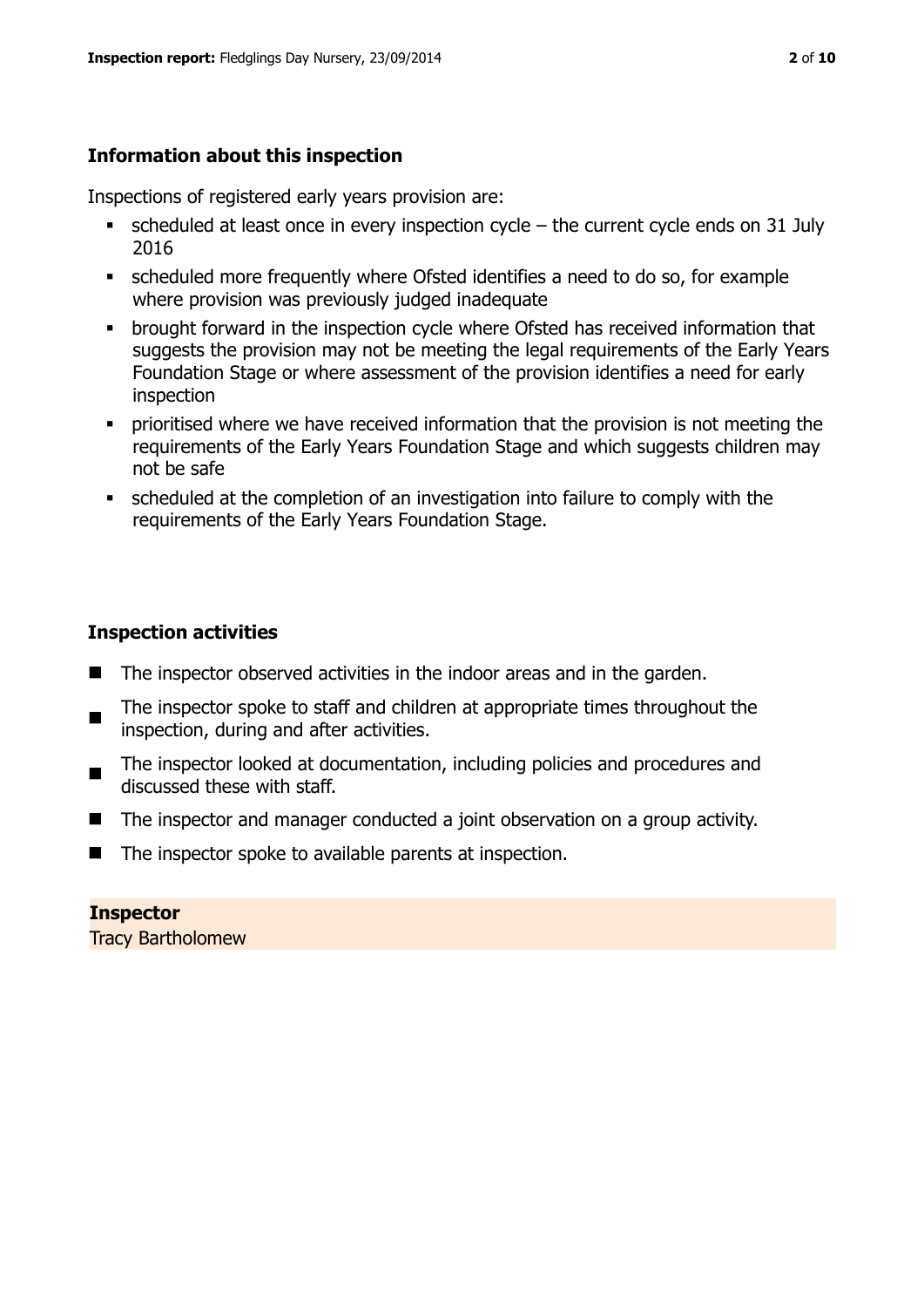#### **Full report**

#### **Information about the setting**

Fledglings Day Nursery originally registered in 1992 and changed ownership in 2002. It is privately owned and managed. The nursery operates from a purpose-built premise, consisting of three rooms and a fully enclosed outdoor area, within the grounds of Little Heath School in the village of Tilehurst, near Reading. The nursery is registered on the Early Years Register. There are currently 53 children on roll, all of whom are in the early year's age range. The nursery receives funding for the provision of free early education for children aged two, three and four years. It is open from Monday to Friday all year round. Sessions are from 8am to 6pm. There are 15 members of staff working with the children; of these 12 staff hold appropriate early years qualifications.

#### **What the setting needs to do to improve further**

#### **To further improve the quality of the early years provision the provider should:**

- extend the opportunities for younger children to learn through sensory experiences while playing indoors
- support older children to create, think critically and build on their problem solving skills.

#### **Inspection judgements**

#### **How well the early years provision meets the needs of the range of children who attend**

Children are happy and confident, and enjoy a wide range of activities which support and enhance their developmental progression. The staff have a good understanding of the learning and development requirements. This enables them to provide good quality teaching and learning overall. Good settling procedures support children's confidence upon entry. For example, staff gather a wealth of information from parents, about the children's routines and interests so that they can meet their needs from the very beginning. Staff support children sensitively to prepare for changes as they move to the next room in the nursery, or leave to go to school. This has a positive effect on the children's personal, social and emotional development as it helps to develop secure and trusting relationship.

Children are self-assured and enjoy in a variety of activities that excite and engage them. Older children demonstrate a positive attitude towards their learning and are acquiring useful skills to prepare them for school. Staff engage well with the children. Together they enjoy group times where they sing songs and celebrate special occasions, such as birthdays. This helps the children to become strong and confident in group activities. Children of all ages benefit from good support to promote their communication and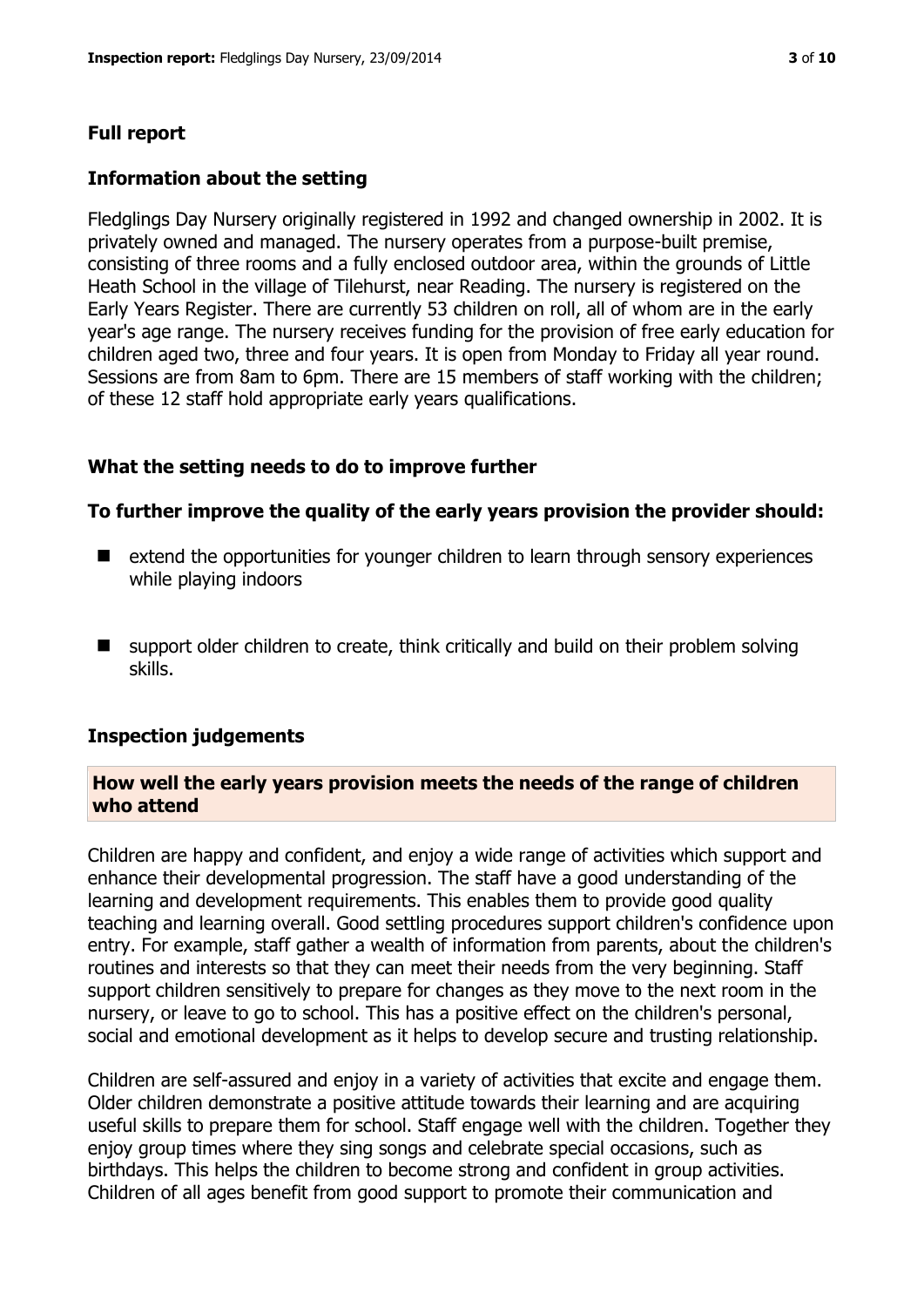language. For example, staff working with the babies recognise the importance of responding to their sounds and babbling to promote their communication. Older children confidently engage in conversations with staff. For example, children playing in the sand recount details of trips with their families to the seaside. Staff follow their lead well as they discuss how the sand is different at the seaside and ask a good range of questions to develop and support children interests. This helps children to become confident speakers, using a widening range of vocabulary to express themselves.

Children have a wide range of toys and resources to support their active play in the garden, such as bikes and climbing frames. This promotes their physical development and coordination as they develop skills to balance and climb. Babies have a safe garden area, which allows them to crawl and explore a broad range of resources in the fresh air. They also enjoy creative activities such as painting and playing in the sand. However, indoors there are few natural resources to enable babies to engage in sensory experiences.

Older children enjoy playing in the water, which is made more interesting through the use of natural resources such as shells. As children play, staff encourage them to use mathematical language, such as 'big' and 'little' as they explore the shells, textures and sizes. In addition, children count the number of toy fish they have caught in the net and work out how many are left to catch. This helps children to learn to count for a reason. Older children have daily opportunities to develop their creativity as they play in shaving foam, use chalks and pens. In a bubble printing activity children mix materials together and observe what happens when they add food colouring to water. They enthusiastically talk about the effects of mixing different colours. However, staff do not build on children's interest to encourage them think more deeply about the properties of the bubbles or the different ways they can be created. This does not fully support older children to learn through exploration and problem-solving. The opportunities for older children to learn about the natural world are good. They take an active role in creating and maintaining a welcoming garden area as they plant and nurture plants and herbs.

The nursery has good arrangements to assess children's progress and identify the next stages in their learning. Staff regularly undertake observations of the children and record these in a secure software program for the parents to access. This enables parents to be involved in their children's development and contribute to assessments. Staff complete reports for children in their care, and understand the importance of providing clear summaries of children's progress to support future learning. They complete the required progress checks for two-year-old and share these with parents. These checks include parents' comments, evaluate children's progress and identify future learning aims well.

# **The contribution of the early years provision to the well-being of children**

Children demonstrate that they are very happy at nursery. They have use of an adequate range of resources that are suitable for their ages and stages of development. They spend time playing both inside and outdoors each day. Staff deployment is effective and supports children's learning well. Children form secure attachments with their key person. They happily go to familiar staff to play, ask questions or for a reassuring cuddle, for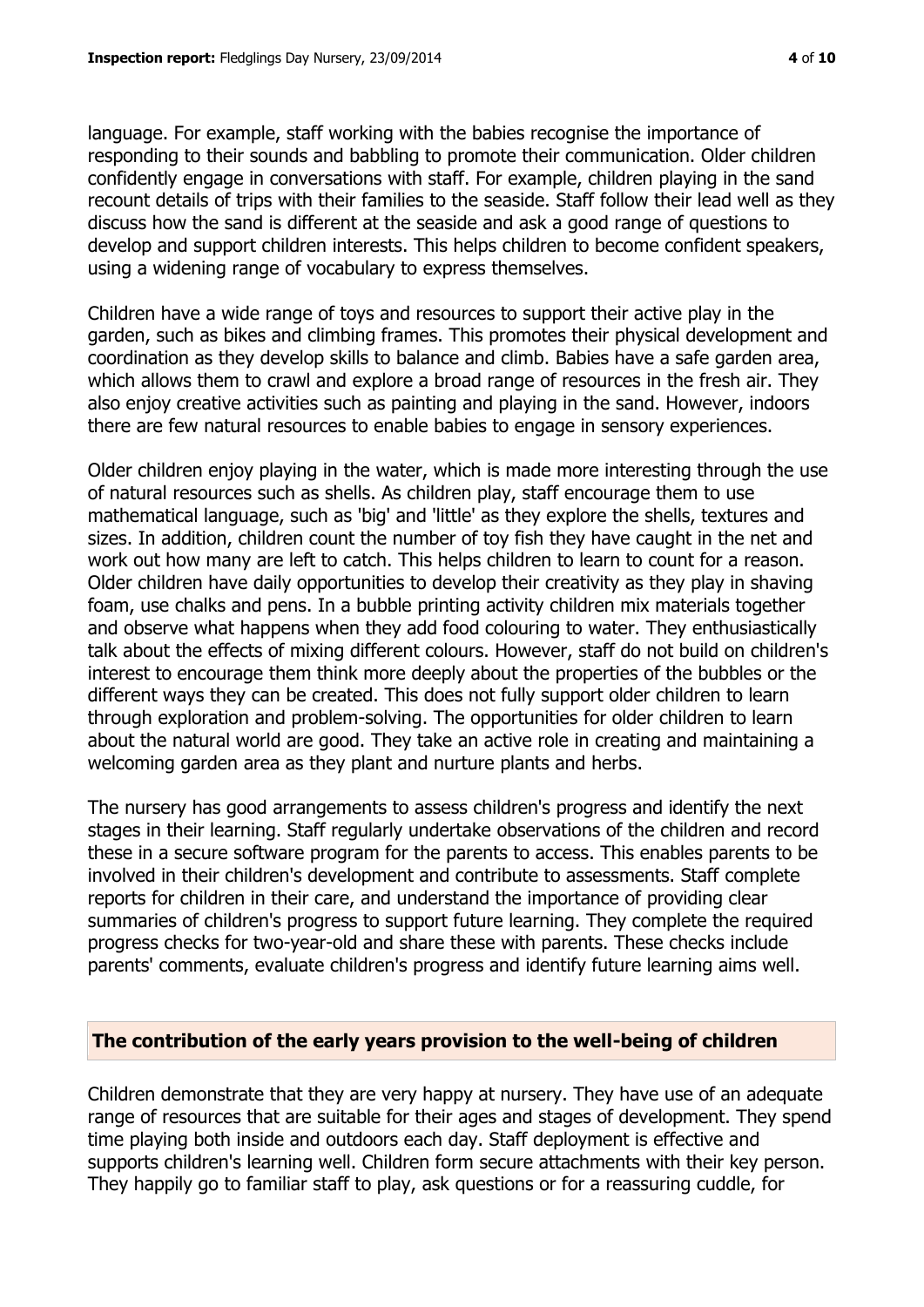example, when a visitor enters the room. The nursery environment is welcoming, with photographs of children's play and creative artwork on display.

Children behave very well as staff regularly praise and encourage their achievements and efforts. This helps to promote children's self-esteem and emotional development well. Children are beginning to learn about their own safety as they practise the evacuation procedure and receive ongoing advice and support from staff. For example, staff remind children to put their shoes and sock on as they get out of the sand pit so they do not hurt their feet. This helps children think about their actions and understand the consequences.

Children develop a strong understanding of good hygiene. The staff follow hygienic nappy changing procedures, which minimises the risk of cross infection. All children wash their hands before eating. Older children confidently carry out self-care tasks such as independently going to the toilet. Older children also help with the preparation of the lunch table. All children receive regular drinks of water or milk throughout the day, which promotes healthy choices. Children benefit from varied and nutritious meals and snacks. The leadership team and cook ensure they keep up to date on recommended guidance to support young children to eat well. This positively contributes to the children's health and well-being.

#### **The effectiveness of the leadership and management of the early years provision**

Staff demonstrate a strong understanding of the safeguarding and welfare requirements for the Early Years Foundation Stage. They effectively safeguard children through good daily practices and procedures. Staff attend regular child protection training to ensure that they are confident in their roles and responsibilities concerning safeguarding children. The nursery has an extensive range of policies and procedures which are available to parents and fully understood by staff. Risk assessments of the environment, and ongoing daily checks both indoors and outside, promote children's safety and well-being.

The leadership team implements effective staff recruitment procedures to support them in assessing the suitability of staff. All staff receive a full induction and take part in an ongoing supervision and appraisal process. This helps management to identify any areas where it may be necessary to support staff practice. For instance, all staff have opportunities to complete first-aid training and management monitor that this is updated as necessary. This means staff are well prepared to deal with accidents. The management team has a secure awareness of the strengths of the nursery and a clear vision for the future. For example, they encourage staff to enhance their qualifications to further improve outcomes for children.

Very good partnerships with parents and other providers are evident and well-established. These contribute to meeting children's individual needs effectively. Parents take an active role in their children's learning. They attend regular parents' evenings and have the opportunity to join the parent's forum group. Management seek parents' views so that they can be involved in the continued improvement of the nursery, for example, through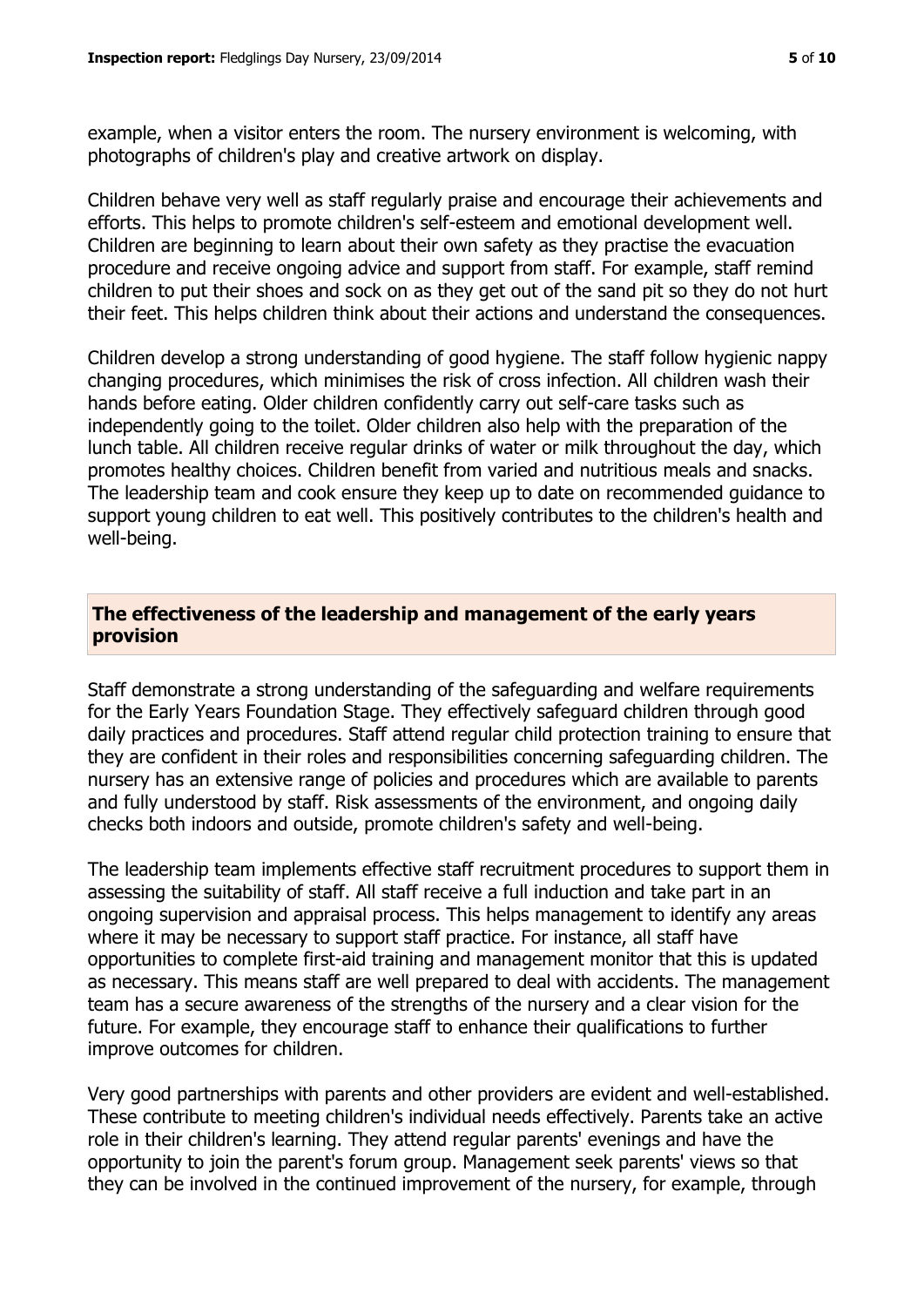use of questionnaires. Parents explain that staff are supportive and that their children are happy to attend.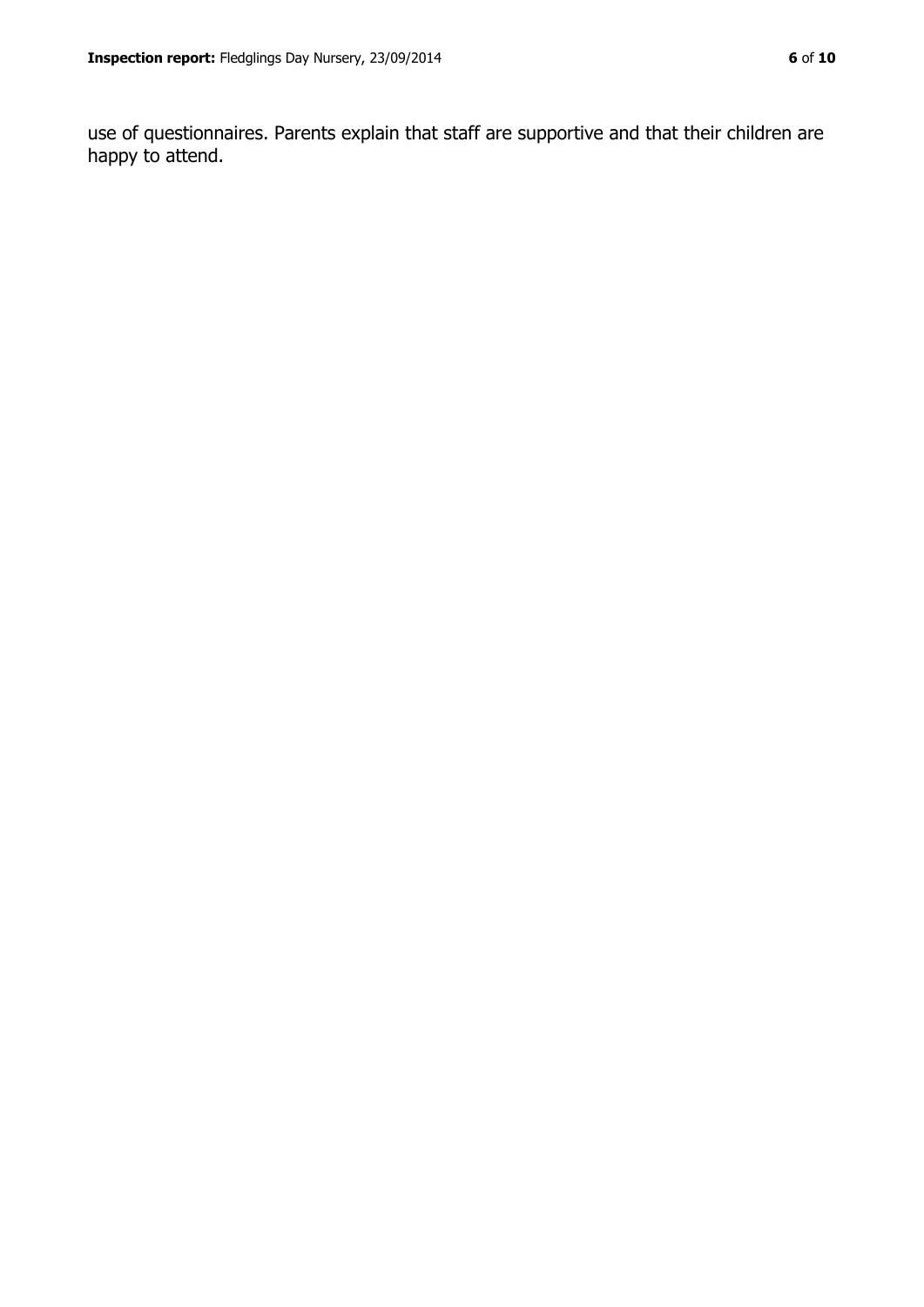# **What inspection judgements mean**

# **Registered early years provision**

| <b>Grade</b> | <b>Judgement</b>        | <b>Description</b>                                                                                                                                                                                                                                                                                                                                                                                |
|--------------|-------------------------|---------------------------------------------------------------------------------------------------------------------------------------------------------------------------------------------------------------------------------------------------------------------------------------------------------------------------------------------------------------------------------------------------|
| Grade 1      | Outstanding             | Outstanding provision is highly effective in meeting the needs<br>of all children exceptionally well. This ensures that children are<br>very well prepared for the next stage of their learning.                                                                                                                                                                                                  |
| Grade 2      | Good                    | Good provision is effective in delivering provision that meets<br>the needs of all children well. This ensures children are ready<br>for the next stage of their learning.                                                                                                                                                                                                                        |
| Grade 3      | Requires<br>improvement | The provision is not giving children a good standard of early<br>years education and/or there are minor breaches of the<br>safeguarding and welfare requirements of the Early Years<br>Foundation Stage. We re-inspect nurseries and pre-schools<br>judged as requires improvement within 12 months of the date<br>of inspection.                                                                 |
| Grade 4      | Inadequate              | Provision that is inadequate requires significant improvement<br>and/or enforcement action. The provision is failing to give<br>children an acceptable standard of early years education and/or<br>is not meeting the safeguarding and welfare requirements of<br>the Early Years Foundation Stage. It will be monitored and<br>inspected again within six months of the date of this inspection. |
| Met          |                         | There were no children present at the time of the inspection.<br>The inspection judgement is that the provider continues to<br>meet the requirements for registration.                                                                                                                                                                                                                            |
| Not met      |                         | There were no children present at the time of the inspection.<br>The inspection judgement is that the provider does not meet<br>the requirements for registration.                                                                                                                                                                                                                                |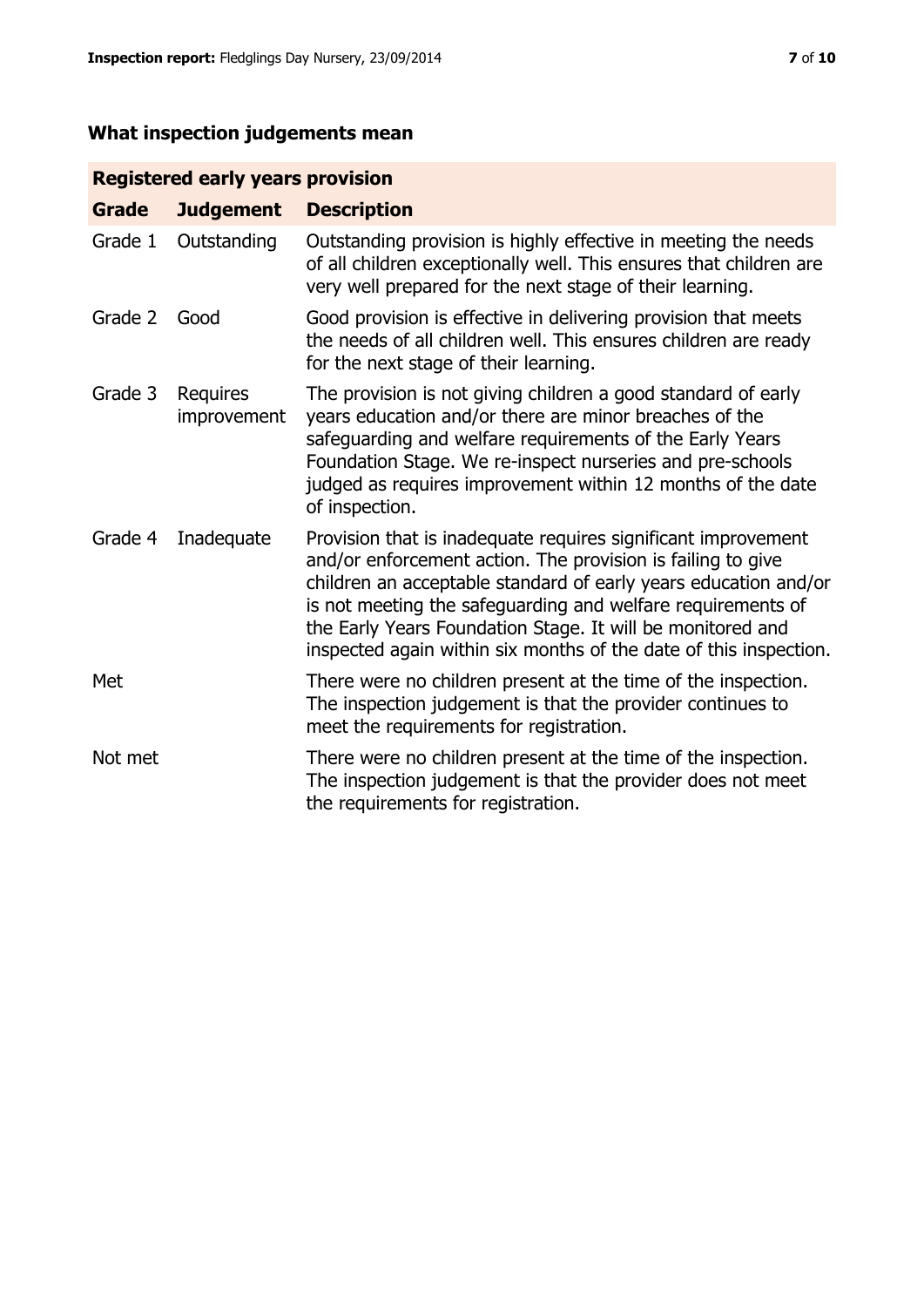### **Inspection**

This inspection was carried out by Ofsted under sections 49 and 50 of the Childcare Act 2006 on the quality and standards of provision that is registered on the Early Years Register. The registered person must ensure that this provision complies with the statutory framework for children's learning, development and care, known as the Early Years Foundation Stage.

# **Setting details**

| Unique reference number            | EY255805                               |
|------------------------------------|----------------------------------------|
| <b>Local authority</b>             | West Berkshire (Newbury)               |
| <b>Inspection number</b>           | 833103                                 |
| <b>Type of provision</b>           | Full-time provision                    |
| <b>Registration category</b>       | Childcare - Non-Domestic               |
| Age range of children              | $0 - 5$                                |
| <b>Total number of places</b>      | 30                                     |
| Number of children on roll         | 53                                     |
| <b>Name of provider</b>            | Fledglings Day Nursery (Tilehurst) Ltd |
| <b>Date of previous inspection</b> | 04/02/2009                             |
| <b>Telephone number</b>            | 01189 451545                           |

Any complaints about the inspection or the report should be made following the procedures set out in the guidance *'Complaints procedure: raising concerns and making complaints* about Ofsted', which is available from Ofsted's website: www.ofsted.gov.uk. If you would like Ofsted to send you a copy of the guidance, please telephone 0300 123 4234, or email enquiries@ofsted.gov.uk.

# **Type of provision**

For the purposes of this inspection the following definitions apply:

Full-time provision is that which operates for more than three hours. These are usually known as nurseries, nursery schools and pre-schools and must deliver the Early Years Foundation Stage. They are registered on the Early Years Register and pay the higher fee for registration.

Sessional provision operates for more than two hours but does not exceed three hours in any one day. These are usually known as pre-schools, kindergartens or nursery schools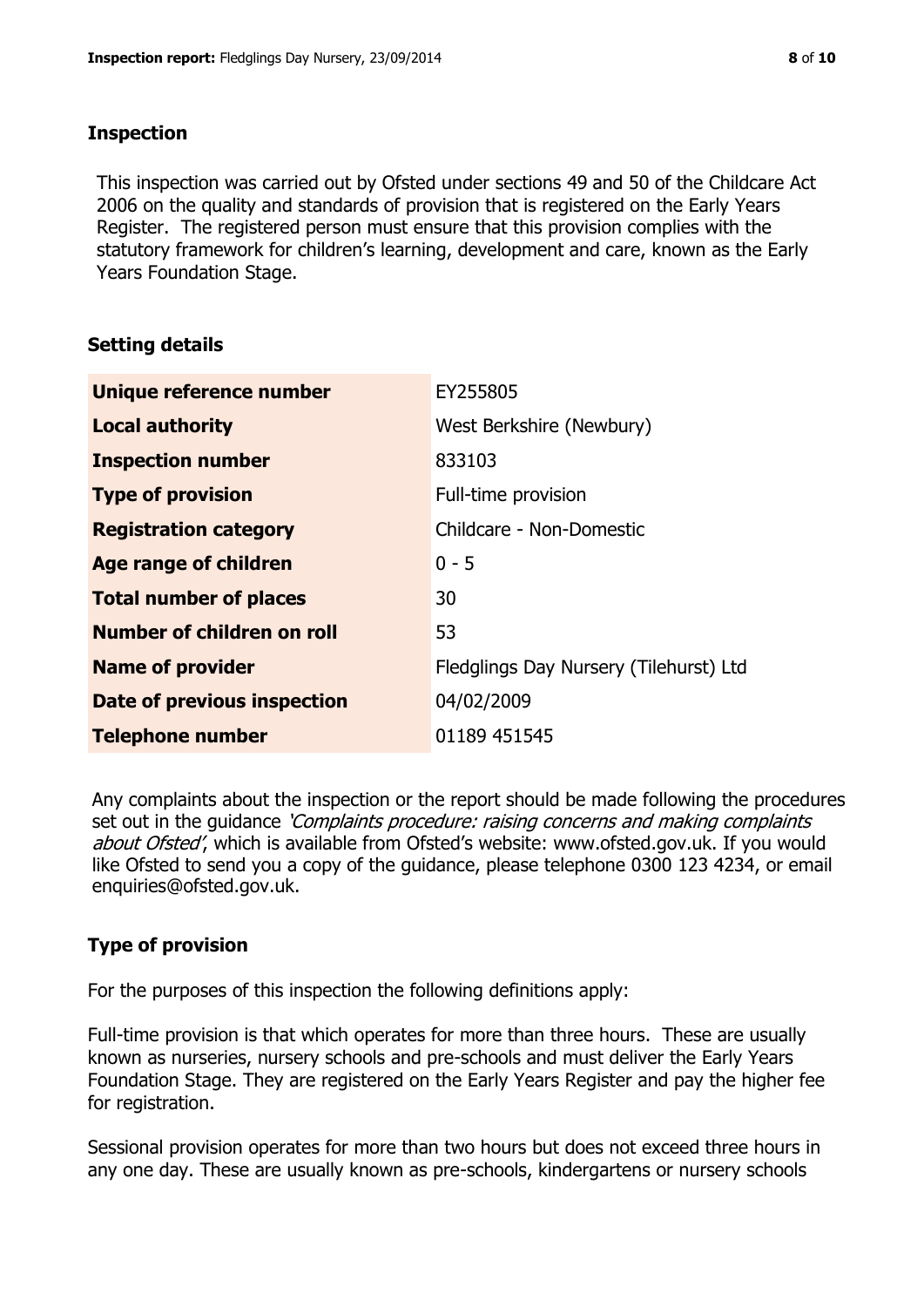and must deliver the Early Years Foundation Stage. They are registered on the Early Years Register and pay the lower fee for registration.

Childminders care for one or more children where individual children attend for a period of more than two hours in any one day. They operate from domestic premises, which are usually the childminder's own home. They are registered on the Early Years Register and must deliver the Early Years Foundation Stage.

Out of school provision may be sessional or full-time provision and is delivered before or after school and/or in the summer holidays. They are registered on the Early Years Register and must deliver the Early Years Foundation Stage. Where children receive their Early Years Foundation Stage in school these providers do not have to deliver the learning and development requirements in full but should complement the experiences children receive in school.